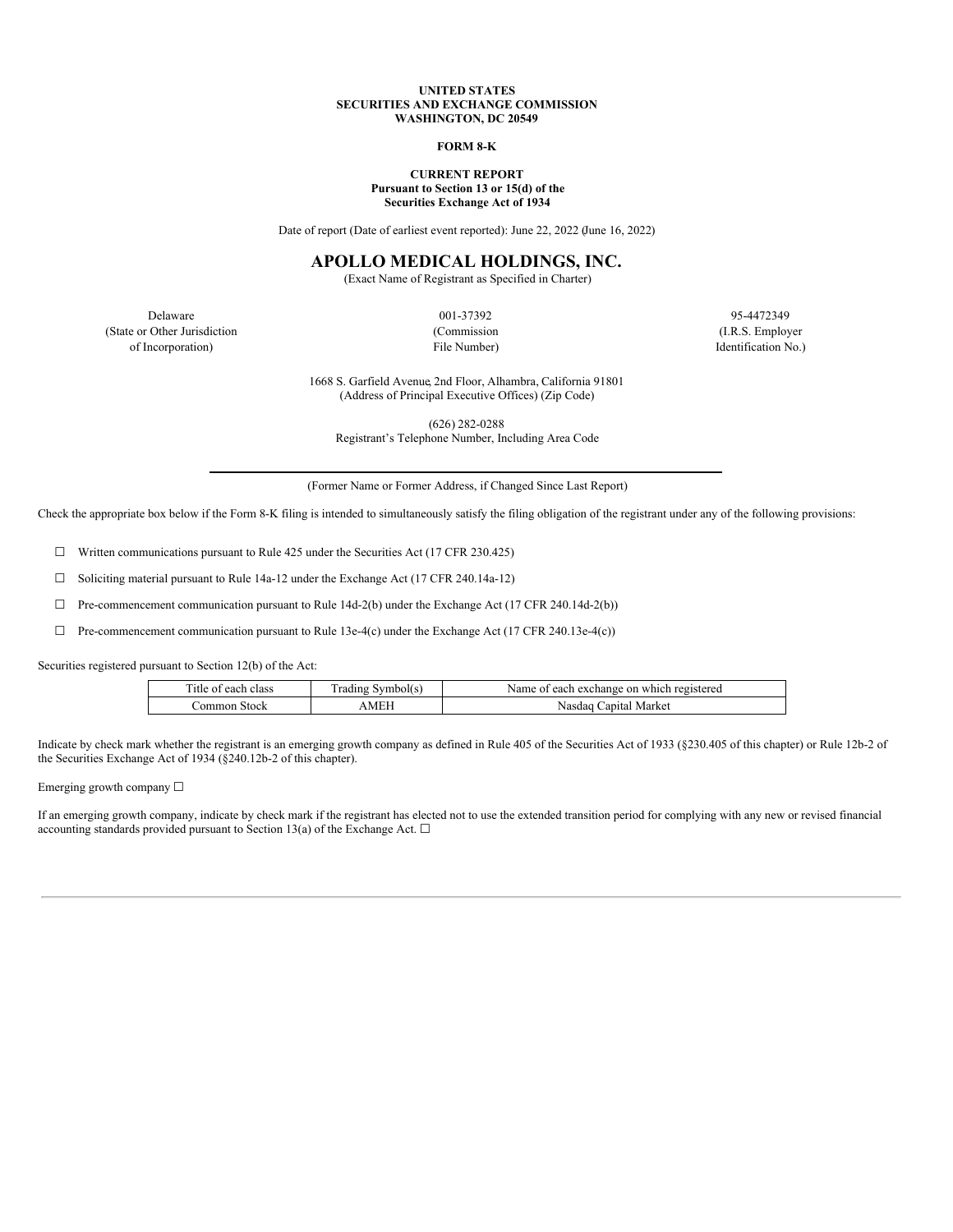### **Item 5.07 Submission of Matters to a Vote of Security Holders.**

Apollo Medical Holdings, Inc. ("ApolloMed") held its 2022 Annual Meeting of Stockholders (the "2022 Annual Meeting") on June 16, 2022. At the close of business on April 28, 2022, the record date for the 2022 Annual Meeting (the "Record Date"), there were 56,048,564 shares of common stock, par value \$0.001 per share, of ApolloMed, issued and outstanding, each share being entitled to one vote and to be voted together as one class vote at the 2022 Annual Meeting. At the 2022 Annual Meeting, there were present in person or by proxy 40,714,428 shares of ApolloMed's common stock, representing stockholders entitled to cast approximately 72.64% of the total outstanding eligible votes and constituting a quorum. As of the Record Date, 1,111,111 shares of ApolloMed's Series A preferred stock and 555,555 shares of ApolloMed's Series B preferred stock, par value \$0.001 per share, were held by Network Medical Management, Inc., a wholly-owned subsidiary of ApolloMed, and therefore, pursuant to the Delaware General Corporation Law, such shares of preferred stock were not voted, nor counted for quorum purposes, at the 2022 Annual Meeting.

Set forth below are the voting results for the four proposals considered and voted upon at the 2022 Annual Meeting, all of which were described in ApolloMed's definitive proxy statement for the 2022 Annual Meeting, filed with the Securities and Exchange Commission on April 29, 2022:

### **Proposal 1. Election of Directors**

ApolloMed's stockholders elected, by the votes indicated below, eleven persons to serve as directors of ApolloMed until its 2023 Annual Meeting of Stockholders and until their successors are duly elected and qualify. The following sets forth the results of the voting with respect to each candidate:

| <b>Director</b>                           | For        | Withheld  | <b>Broker Non-Votes</b> <sup>(1)</sup> |
|-------------------------------------------|------------|-----------|----------------------------------------|
| Kenneth Sim, M.D.                         | 33,073,676 | 289,963   | 7,350,789                              |
| Thomas S. Lam, M.D., M.P.H.               | 33,199,889 | 163,750   | 7,350,789                              |
| Mitchell W. Kitayama                      | 32,303,572 | 1,060,067 | 7,350,789                              |
| David G. Schmidt                          | 32,923,070 | 440,569   | 7,350,789                              |
| Michael F. Eng.                           | 33,095,961 | 267,678   | 7,350,789                              |
| Ernest A. Bates, M.D.                     | 32,923,190 | 440,449   | 7,350,789                              |
| Linda Marsh                               | 33,031,526 | 332,113   | 7,350,789                              |
| John Chiang                               | 33,154,856 | 208,783   | 7,350,789                              |
| Matthew Mazdyasni                         | 32,668,219 | 695,420   | 7,350,789                              |
| J. Lorraine Estradas, R.N., B.S.N. M.P.H. | 33,227,719 | 135,920   | 7,350,789                              |
| Weili Dai                                 | 33,157,980 | 205,659   | 7,350,789                              |

Broker non-votes represent proxies that are uninstructed on a proposal and submitted by brokers or other nominees who lack discretionary authority to vote on the proposal (1)absent instructions from the beneficial owner of shares of stock.

Based on these voting results, each of the eleven nominees for director were elected to serve until ApolloMed's 2023 Annual Meeting of Stockholders and until his or her successor has been duly elected and qualified.

## **Proposal 2. Ratification of Appointment of Independent Registered Public Accounting Firm**

ApolloMed's stockholders voted to ratify the appointment of Ernst & Young LLP as ApolloMed's independent registered public accounting firm for the fiscal year ending December 31, 2022. 40,558,927 votes were cast "for" the ratification, 25,458 votes were cast "against" the ratification and 130,043 votes abstained. There were no broker non-votes for this proposal.

Based on these voting results, the stockholders ratified the appointment of Ernst & Young LLP as ApolloMed's independent registered public accounting firm for the fiscal year ending December 31, 2022.

#### **Proposal 3. Advisory Vote on Executive Compensation**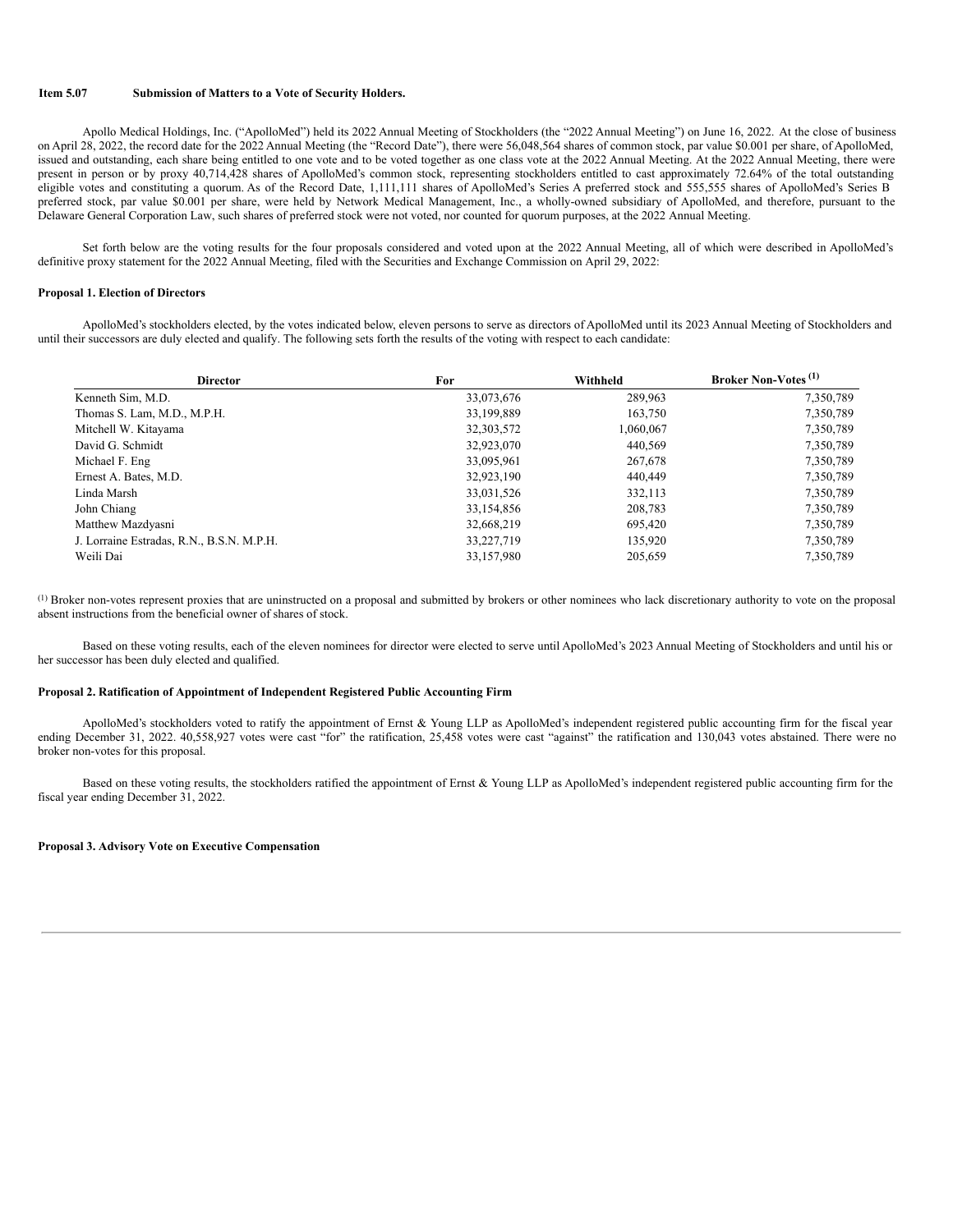ApolloMed's stockholders voted, on a non-binding, advisory basis, to approve the compensation of the Company's named executive officers. 30,687,375 votes were cast "for" the ratification, 623,239 votes were cast "against" the ratification and 2,053,025 votes abstained. Additionally, there were 7,350,789 broker non-votes for this proposal.

Based on these voting results, the stockholders approved the compensation ofthe Company's named executive officers as disclosed in the proxy statement.

### **Proposal 4. Advisory Vote on the Frequency of Future Advisory Votes on Executive Compensation**

ApolloMed's stockholders voted upon, on a non-binding, advisory basis, the frequency of future advisory votes on executive compensation for the Company's named executive officers. 17,200,785 votes were cast for "1 year," 139,093 votes were cast for "2 years," 15,979,536 votes were cast for "3 years," and 44,225 votes abstained. Additionally, there were 7,350,789 broker non-votes for this proposal.

The stockholders approved, on a non-binding advisory basis, holding a non-binding advisory vote on the compensation program for the Company's named executive officers every year.